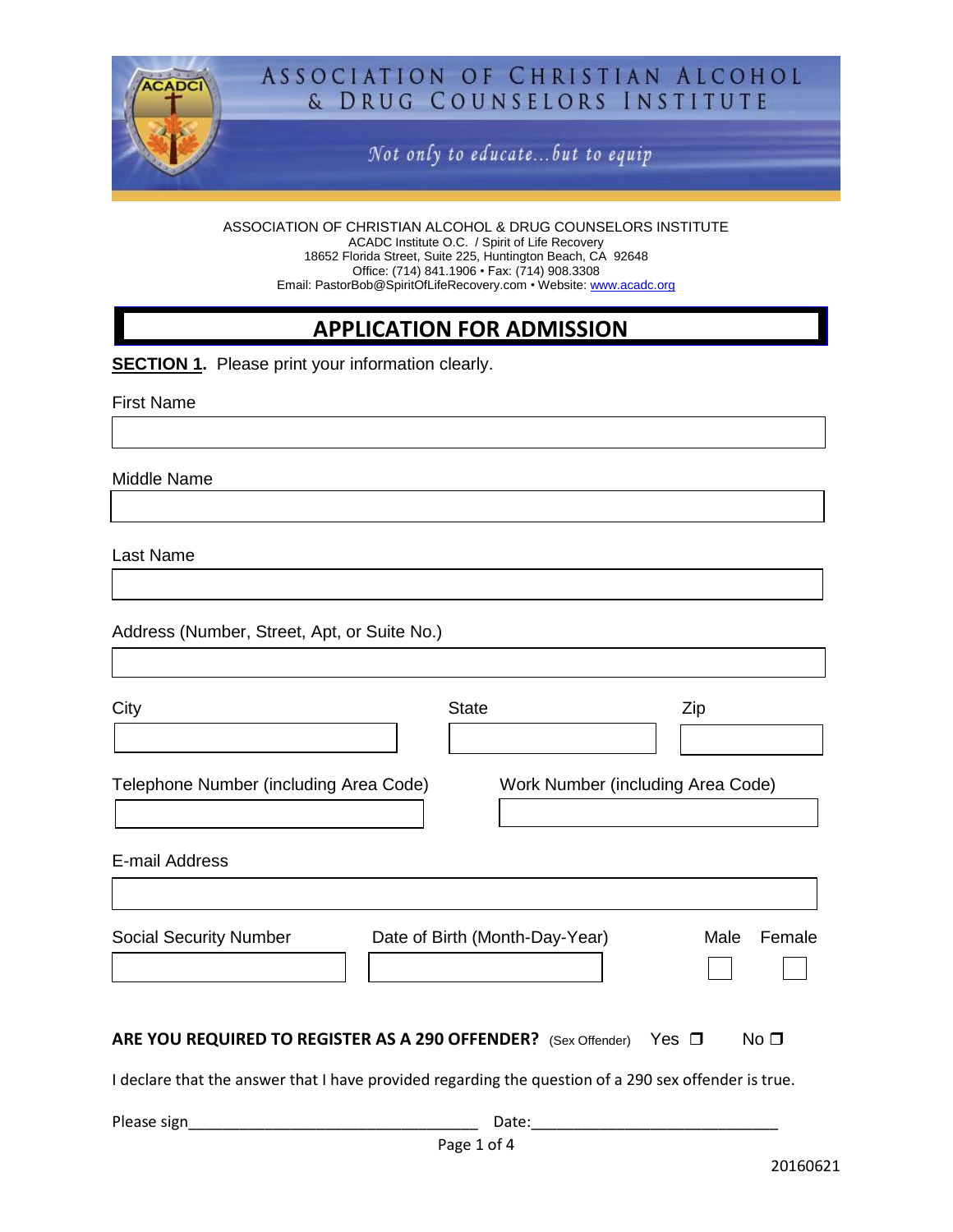## **Highest level of education?**

- $\Box$  Check if none apply
- $\Box$  High school, Diploma
- $\Box$  High school, GED
- □ College, Associate Degree
- □ College, Bachelor's Degree
- Grad school, Master's Degree
- Grad school, Doctorate

## **Length of time working in a CA licensed or certified AOD treatment facility.**

- $\Box$  Check if none apply
- $\Box$  Less than 1 year
- $\Box$  Less than 5 years
- $\Box$  5-10 years
- $\Box$  11-20 years

## **HAVE YOU EVER HAD AN AOD CERTIFICATE REVOKED OR SUSPENDED?**

Yes [ ] No [ ] (If yes please explain on back side of this page)

**Must submit a "clear" photocopy of your valid ID, Driver's License, or other government issued ID that shows legal name and photo.** 

**SECTION 2. ACADC INSTITUTE CREDENTIAL PROGRAMS** *(Please check the program(s) or course(s) for which you are registering):*

 **Combination CSAC I, Dual CDAAC/CADC-CAS Certificate –** Includes application & tuition fees: \$3000.00 (CSAC I and CDAAC). (Includes fee for California Department of Alcohol and Drug program registration for the CCAPP - ACADC Membership – 9 Hour Orientation Course, Fee Test Booklet and CSAC I Certificate). Internship must be completed within a state licensed or certified treatment facility. This certificate requires 155 hours of classroom or distant learning and clinical experience (160 supervised clinical & 2080 field experience). This meets the requirements for CA State certification through the Department of Health Care Services. Students are responsible for all fees pertaining to taking the IC&RC final exam.

Package Fee: \$3000

□ CSAC I / Application – Exam - Christian Substance Abuse Counselor CSAC I (intern level) Fee: \$395

 **Continuing Education Courses:** 40 CEU Packet \$100.00, Individual CEU's are \$10.00 per **CEU** 

Renewal for all ACADC Certificates is \$150.00 every 2 years plus 40 CEU's. All certificates held with ACADC will be renewed for this fee.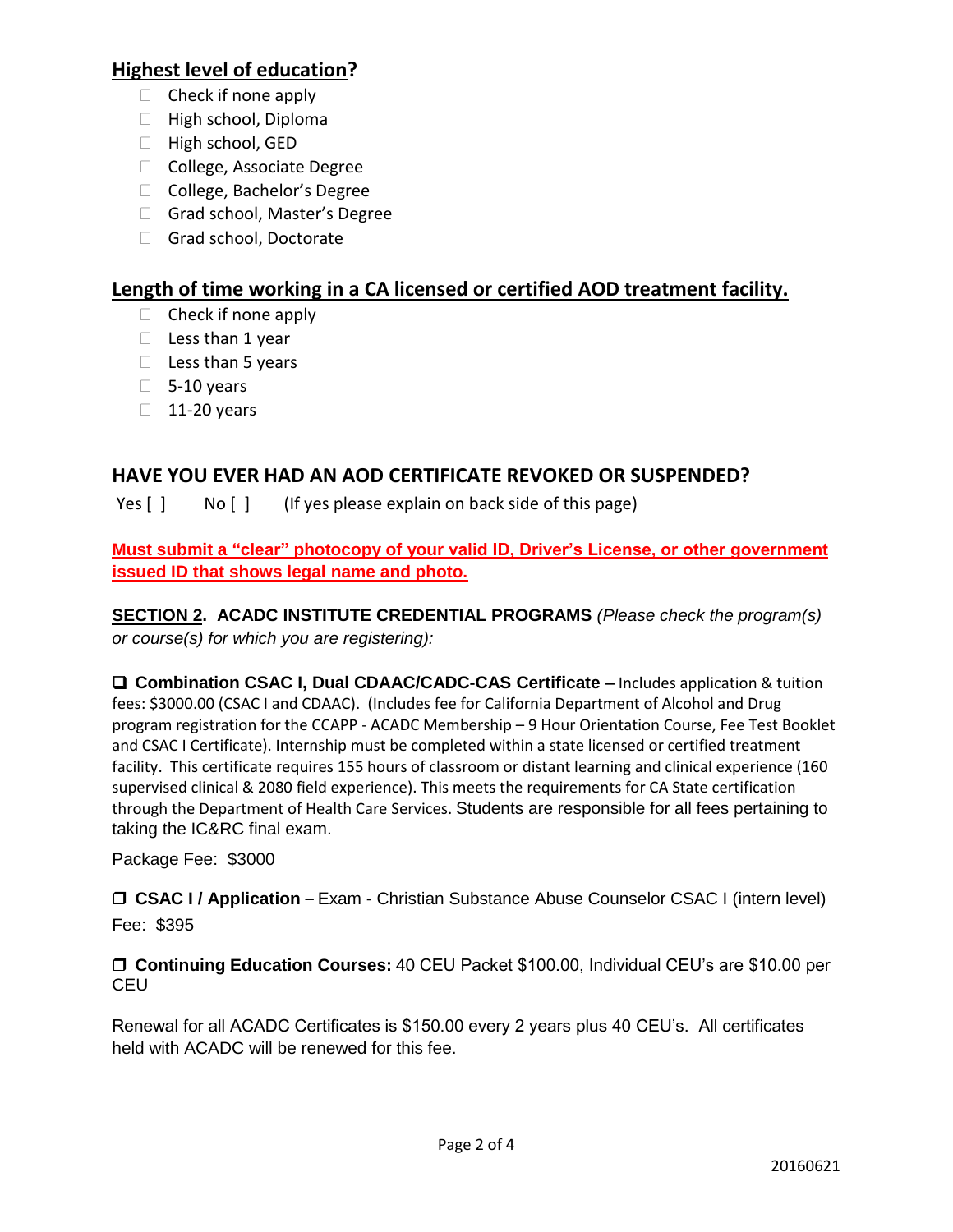## **RELATED CERTIFICATES (must currently hold an active CDAAC Certificate)**

 **Anger Management Instructor - One-day workshop -** Tuition: \$395 for 8-hour course. \$795 for the 40 hour course to meet county standards.

 **Domestic Violence Prevention Instructor – One-day workshop -** Tuition: \$395 for 8-hour course; \$795 for the 40 hour course to meet county standards.

 **Parenting Instructor - One-day workshop -** Tuition: \$395

**Crisis Interventionist - One-day workshop -** Tuition: \$395

**Addiction Interventionist - One-day workshop -** Tuition: \$395

**Codependence Group Instructor -** Tuition: \$395

 **Codependence Counselor -** Tuition: \$395 (must already have a professional counseling credential)

□ Licensed Chaplain- Tuition: \$790. (if you already hold a CSAC-1, price will be \$395). Passing the CSAC-1 exam and chaplain exam is a requirement. Also required is a letter from your current church pastor in reference to your character of good standing and a letter from the head of the ministry/charity you have been connectedly involved in for a minimum of two years. (Badges are not included with prices listed. if you would like a Chaplains Badge, there is an additional fee of \$200).

□ Licensed Clinical Chaplain- Tuition: \$790. Passing the CSAC-1 exam and chaplain exam is a requirement. Also required is a letter from your current church pastor in reference to your character of good standing; a letter from the head of the ministry/charity you have been connectedly involved in for a minimum of two years; and a current state approved professional AOD credential issues by an NCCA/ICE accredited organization acknowledging clinical experience. (Badges are not included with prices listed. if you would like a Chaplains Badge, there is an additional fee of \$200.00). NOTE: if you already hold an active CDAAC, your price will be \$395.

**SECTION 3. ACADC INSTITUTE DEGREE PROGRAMS** *(Please check the program(s) or course(s) for which you are registering):*

 **Dual Bachelor Degree and CDAAC Christian Certificate Program -** A savings of almost \$500.00 over doing these separately - Tuition: \$3700

## **ACADC INSTITUTE COLLEGE OF BIBLICAL STUDIES DEGREE PROGRAMS**

- **Associate of Ministry in Biblical Addiction Counseling-** Tuition: \$790
- **Bachelor of Ministry in Biblical Addiction Counseling -** Tuition: \$1595
- **Master of Ministry in Biblical Addiction Counseling -** Tuition: \$2895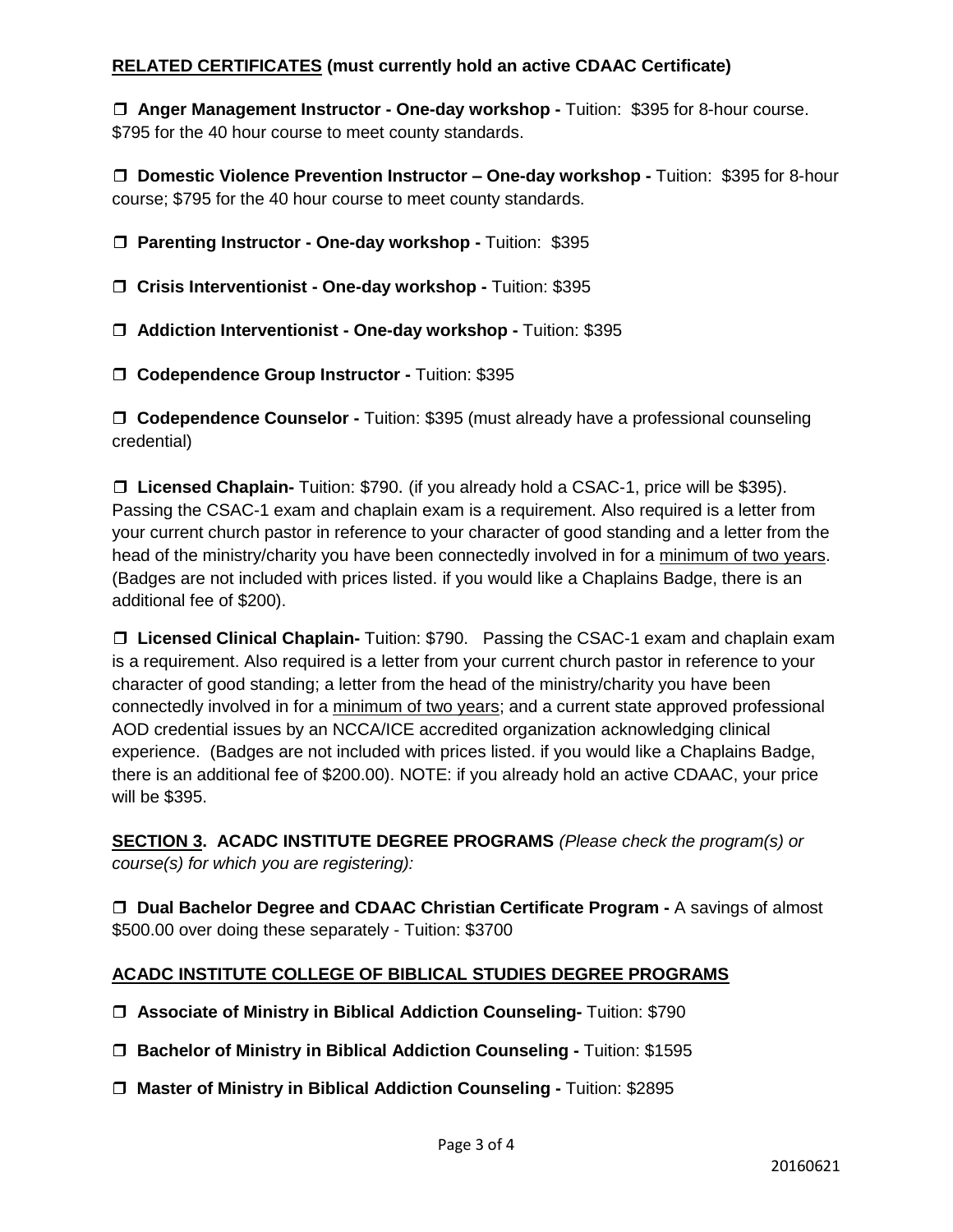**Doctor of Ministry in Biblical Addiction Counseling -** Tuition: \$3895

 **Christian Marriage & Family Counselor Certificate (B. Min. with License accredited by the Association of Christian Alcohol & Drug Counselors Institute) –** Tuition: \$4095

 **Transcript Review -** \$30

 **Work Study Program – By appointment and availability – call (714) 841-1906**

*(Before we can accept your tuition fee and enroll you in a degree program, you must talk to an ACADC Education Counselor. Email [PastorBob@SpiritOfLifeRecovery.com](mailto:PastorBob@SpiritOfLifeRecovery.com) to make an appointment)*

**SECTION 3. Application submission.** The following must be submitted with this application:

□ Non-refundable Registration fee of \$395 made payable to ACADC. (This fee covers the cost of your entrance inventory, CSAC I Certificate and the 9 hour Basic Bundle requirement. Upon completion of this, you will be directed to register as an intern with CCAPP (this is required by the Department of Health Care Services before starting an internship).

□ Academic tuition \$2605.

 $\Box$  All transcripts from educational institutions that you would like reviewed for credit

*I understand that the certificates and degree programs for which I am hereby enrolling are granted under the authority of the Association of Christian Alcohol & Drug Counselors and will be subject to the Association's ethical standards described in its code of conduct. I understand that upon completion of all program requirements, the certification or degree for which this application is made will be granted. I acknowledge that all tuition & fees paid go to the work of the Association of Christian Alcohol & Drug Counselors and are non-refundable. I understand that in addition to classroom attendance, it is my responsibility to know and meet all state requirements for certificates I agree to take no legal action against the Association of Christian Alcohol & Drug Counselors or any individual minister, counselor, educator or employee associated with the Association of Christian Alcohol & Drug Counselors.*

Student's signature: \_\_\_\_\_\_\_\_\_\_\_\_\_\_\_\_\_\_\_\_\_\_\_\_\_\_\_\_\_\_\_\_\_\_\_\_\_\_\_\_\_\_\_\_\_\_\_\_\_\_\_\_

Dated on the \_\_\_\_\_\_\_\_\_\_ day of the month of \_\_\_\_\_\_\_\_\_\_\_\_\_\_\_\_\_\_\_\_\_\_\_\_, 20\_\_\_\_\_\_.

I am including a check or money order made payable to ACADC in the amount of: \$\_\_\_\_\_\_\_\_\_\_\_\_\_\_\_\_ . Please consult above checklist for your total tuition & fees.

Return this application with appropriate fees to:

ACADC Institute c/o Spirit Of Life Recovery 18652 Florida Street, Suite 200 Huntington Beach, CA 92648

Please make your check or money order payable to: **ACADC Institute**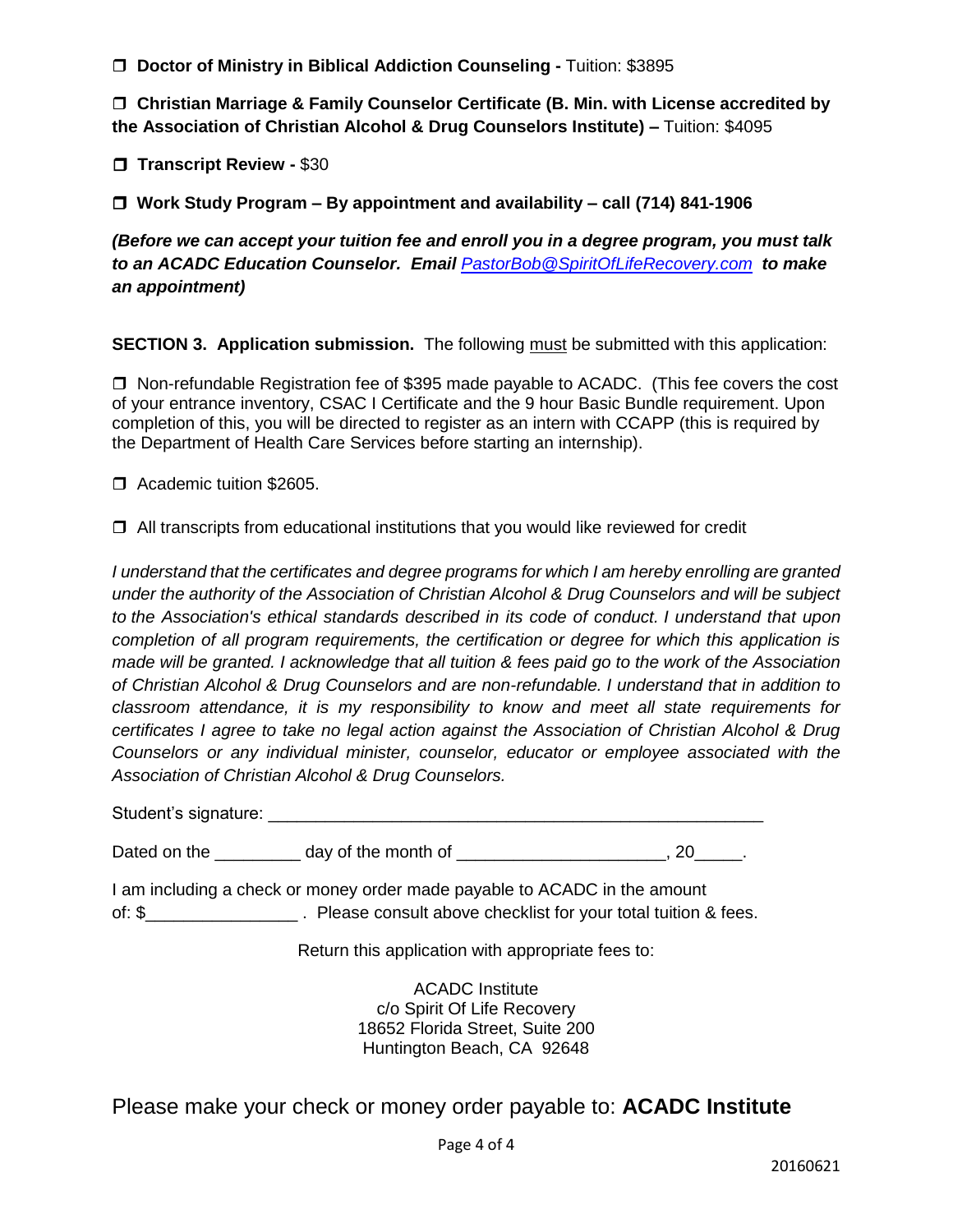## **REGISTERED ALCOHOL AND DRUG TRAINEE I, RADT I APPLICATION**



## **FOR APPLICANTS WHO HAVE DOCUMENTATION OF COMPLETION OF NINE-HOUR ETHICS, PROFESSIONAL BOUNDARIES, AND CONFIDENTIALITY COURSE**

California Consortium of Addiction Programs and Professionals

|                                                                                                     |                                     | SS# (last four) |  |
|-----------------------------------------------------------------------------------------------------|-------------------------------------|-----------------|--|
|                                                                                                     |                                     |                 |  |
|                                                                                                     | STATE _______ ZIP _________________ |                 |  |
|                                                                                                     |                                     |                 |  |
|                                                                                                     |                                     |                 |  |
| Have you ever been certified, registered or licensed in any profession? Pres No                     |                                     |                 |  |
| If yes, please indicate where and when you were certified, registered or licensed and the status of |                                     |                 |  |

 $such:\_\_\_\_\_\_\_$ **►Applicants must mail or fax completed original RADT I application packets with all supporting** 

**documents listed below; failure to do so will result in a delay in the processing of your application. The application/packet review takes approximately 2-4 weeks from the receipt of all required items (including fee.)** 

- **A. \_\_\_\_\_ Completed original RADT I Application**
- **B. \_\_\_\_\_ Fee of \$40.00 (annually)**
- **C. \_\_\_\_\_ Signed and dated RADT I Code of Conduct**
- **D. \_\_\_\_\_ Signed and dated RADT I Scope of Practice**
- **E. \_\_\_\_\_ Copy of valid, government issued identification (driver's license, passport, etc.)**
- F. **The Proof of completion of a nine-hour orientation course consisting of three hours each of ethics, professional boundaries, and confidentiality**

| <b>METHOD OF PAYMENT:</b>                                                                                  |                                                                                     |  |  |  |
|------------------------------------------------------------------------------------------------------------|-------------------------------------------------------------------------------------|--|--|--|
|                                                                                                            |                                                                                     |  |  |  |
| 1. Check Money Order (Mail with fee to: CCAPP, PO BOX 214127, Sacramento, CA 95821)                        |                                                                                     |  |  |  |
|                                                                                                            |                                                                                     |  |  |  |
| 2. Visa MasterCard Amex Discover (Mail to address above, or fax)                                           |                                                                                     |  |  |  |
| (\$30 Fee will be charged for all declined Checks, and \$10 fee will be charged for declined credit cards) |                                                                                     |  |  |  |
|                                                                                                            |                                                                                     |  |  |  |
|                                                                                                            |                                                                                     |  |  |  |
|                                                                                                            |                                                                                     |  |  |  |
| Name as it appears on Card:                                                                                |                                                                                     |  |  |  |
|                                                                                                            |                                                                                     |  |  |  |
|                                                                                                            |                                                                                     |  |  |  |
|                                                                                                            |                                                                                     |  |  |  |
| Signature                                                                                                  |                                                                                     |  |  |  |
|                                                                                                            |                                                                                     |  |  |  |
|                                                                                                            | No refunds will be authorized whether or not the application is approved or denied. |  |  |  |
|                                                                                                            |                                                                                     |  |  |  |

**Fax: For applications paid by credit card ONLY: (916) 338-9468**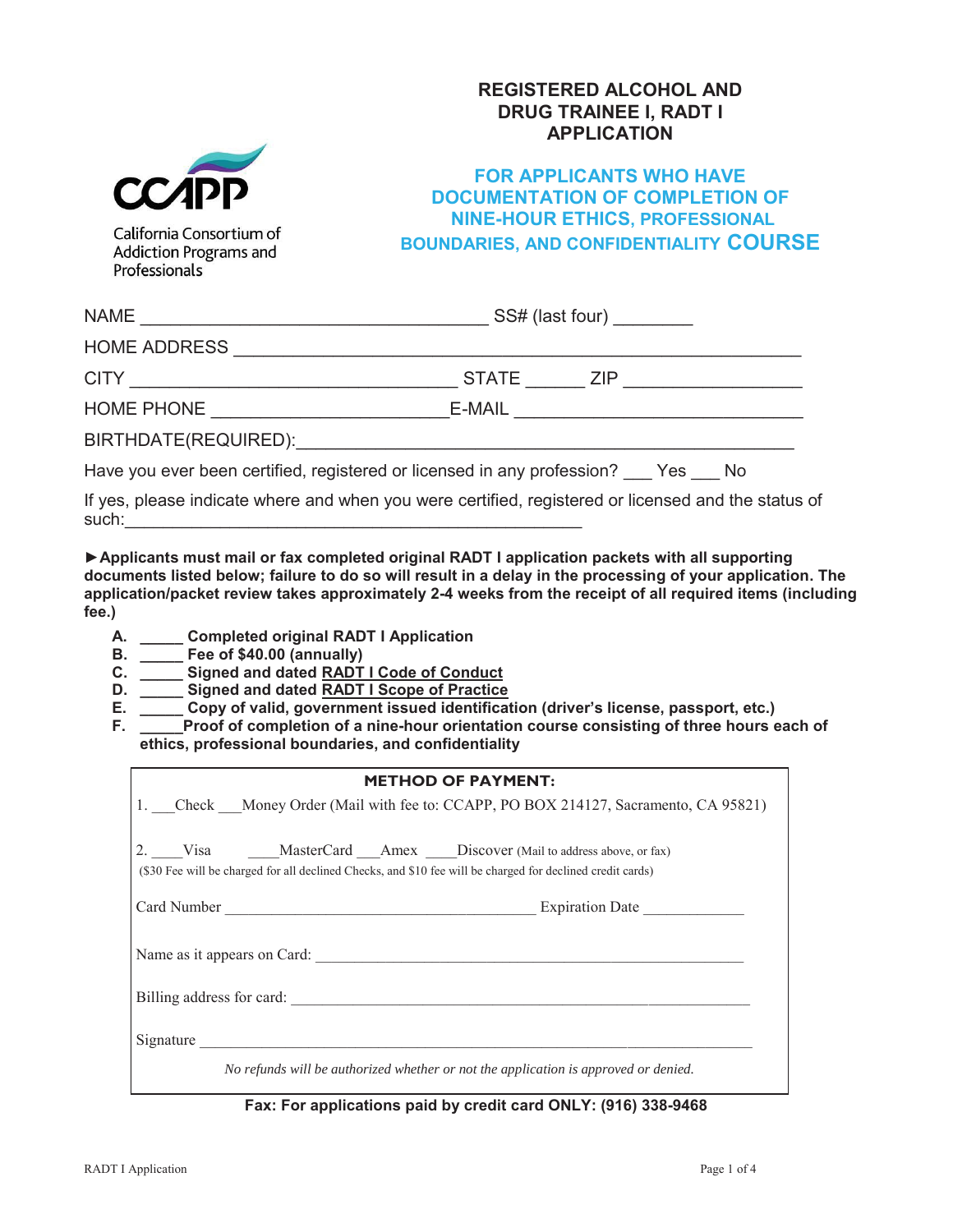## **CALIFORNIA UNIFORM CODE OF CONDUCT FOR CERTIFIED AND REGISTERED ALCOHOL AND DRUG PROFESSIONALS**

#### Adopted: May 2012

*Note: This code of conduct does not replace the existing Code of Ethics required by CCAPP Credentialing. CCAPP Credentialing requires that the most stringent rule be applied, regardless of whether it is derived from the CCAPP Credentialing Code of Ethics or the* **Department of Health Care Services' Uniform Code of Conduct.** Current California regulations governing registrants and certified alcohol and other drug (AOD) counselors require each certifying organization (CO) to develop a code of conduct which establishes "minimum" standards that are designed to safeguard the rights of clients in AOD programs and facilities. Certifying organizations may impose more stringent standards which do not conflict with the standards contained in the Uniform Code of Conduct.

#### **Principle 1:**

Registrants and Certified AOD Counselors shall conduct themselves in an honest, forthright and professional manner. Registrants and Counselors are prohibited from engaging in the commission of any dishonest, corrupt, or fraudulent act substantially related to the qualifications, functions or duties of a registrant or counselor including but not limited to the following:

**a.** Securing a registration, certification or renewal by fraud, deceit or misrepresentation on any application or material in support of any application for registration certification or renewal;

**b.** Misrepresenting the type or status of registration or certification held by the person, or otherwise misrepresenting or permitting misrepresentation of his or her education, professional qualifications or professional affiliations to any person, program or entity; **c.** Refusal or failure to provide proper identifying registration, credential, certification or license where appropriate or required (e.g., when offering or providing AOD counseling services, on business cards, on informational or marketing materials, etc.);

**d.** Advertising, marketing or promoting programs, services, training, education or experience in a false and misleading manner, as set forth in Business and Professions Code sections 17200, et seq. Code of Regulations (CCR) Title 9, Division 4, Chapter 8, Sections 13000, et seq., as enacted April 1, 2005. 2 CCR Title 9, Div. 4, Chap. 8, Section 13060. 3 C

#### **Principle 2:**

Registrants and Certified AOD counselors shall maintain professionally appropriate boundaries with clients and family members of clients and shall conduct themselves in a professional, non-exploitive and lawful manner, and are prohibited from:

**a.** Engaging in inappropriate social relationships, sexual relations or soliciting sexual relations with a client or with a former client within two years from the termination date of the counseling relationship;

**b.** Committing an act of sexual abuse, misconduct or an act punishable as a sexually related crime;

**c.** Engaging in a business relationship with clients, patients, program participants, residents and/or other persons significant to them within one year from the termination of the counseling relationship;

**d.** Physically, verbally, sexually harassing, threatening or abusing other staff members, clients, patients, program participants, residents and/or other persons significant to any of the above;

**e.** Unlawfully administering to himself or herself any controlled substance as defined in Section 4021 of the California Business and Professions Code (B&P), or using any of the dangerous drugs or devices specified in Section 4022 of the B&P, or using any alcoholic beverage to the extent, or in a manner, as to be dangerous or injurious to the person holding or applying for a registration, certification or license or to any other person, or to the public.

CR Title 9, Div. 4, Chap. 8, Section 13060(f).

#### **Principle 3:**

Registrants and Certified AOD counselors shall comply with all Federal and State Laws and Regulations that pertain to patient/client confidentiality, mandated reporting exceptions, record keeping requirements and patient/client records access. Registrants and Certified AOD counselors are prohibited from:

**a.** Violating client/patient confidentiality except as required or permitted by law including, but not limited to, Title 42 Code of Federal Regulations Part 2, Child Abuse, Elder Abuse and Public Safety laws and Regulations;

**b.** Failing to maintain records consistent with the nature of the services being rendered;

**c.** Refusing or denying patient/client access to charts and records as required by law;

**d.** Violating, attempting to violate or conspiring to violate any law or regulation governing AOD registrants, certified or licensed AOD counselor.

Print name:*\_\_\_\_\_\_\_\_\_\_\_\_\_\_\_\_\_\_\_\_\_\_\_\_\_\_\_\_\_\_\_\_\_\_\_\_\_\_\_\_\_\_\_\_\_\_\_\_\_\_\_\_\_\_\_\_\_\_\_\_\_*

Signature:\_\_\_\_\_\_\_\_\_\_\_\_\_\_\_\_\_\_\_\_\_\_\_\_\_\_\_\_\_\_\_\_\_\_\_\_\_\_\_\_\_\_\_\_\_\_\_Date:\_\_\_\_\_\_\_\_\_\_\_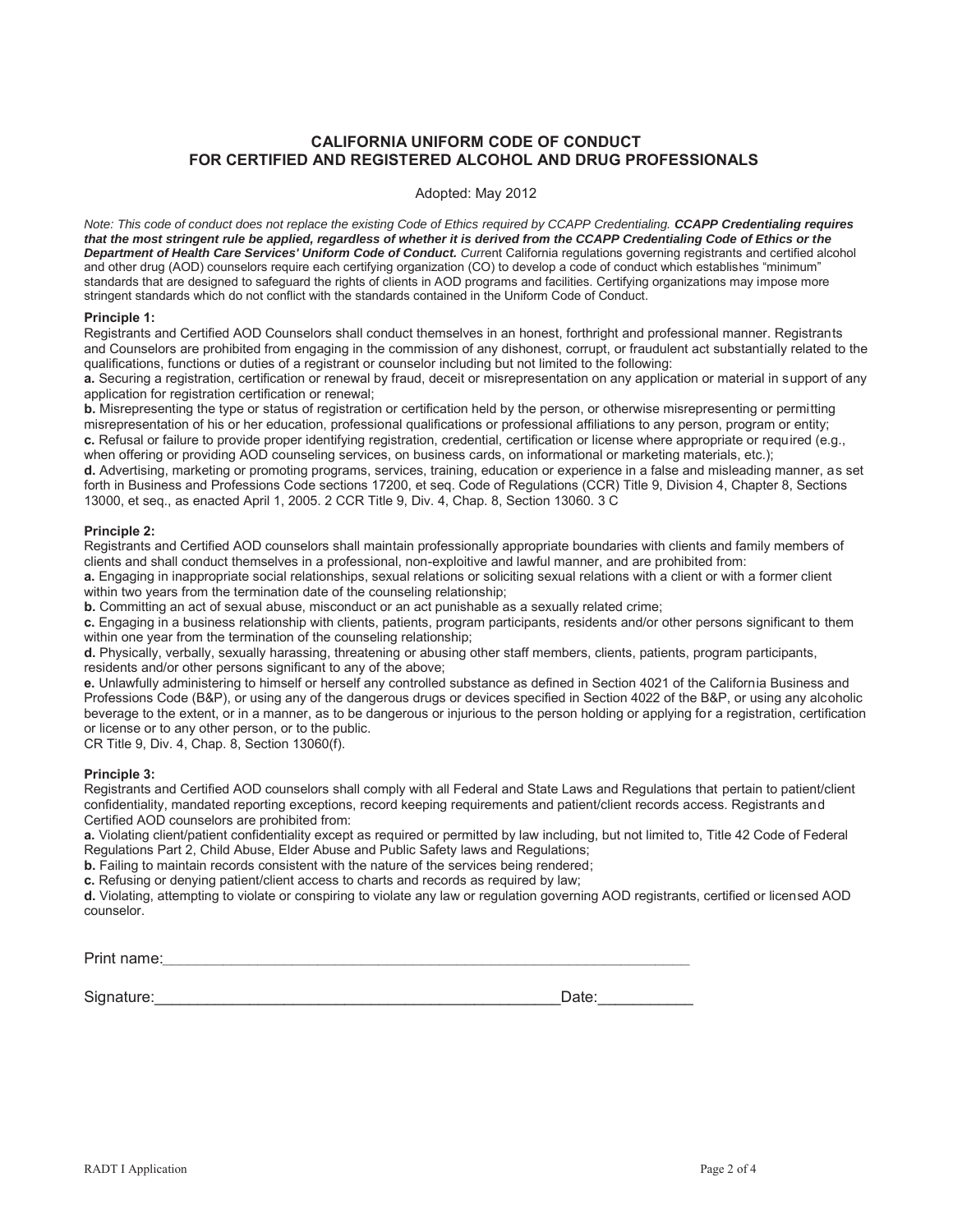## **REGISTERED ALCOHOL AND DRUG TRAINEE I SCOPE OF PRACTICE**

### **PURPOSE**

A. To assure a consistent standard of quality education, training, and experience for the Registered Alcohol and Drug Trainee I (RADT-I)

B. Registration is necessary to safeguard public health, safety, and welfare, and to protect the public from unauthorized service delivery by unqualified alcohol and drug service providers.

### **REQUIREMENTS**

A. Competency requirements shall include the following functions taken from TAP 21:

- Screening
- **Intake**
- **Orientation**
- **Referral**
- **Consultation**
- Case Management
- **Crisis Intervention**
- Client, Family & Community Education
- Report & Record Keeping

B. The Registered Alcohol and Drug Trainee I, as previously described, must renew registration annually by meeting the following criteria:

- 1. Documentation a minimum of ten (10) contact hours of Personal Development skills.
- 2. Signature of agreement to the RADT-I Code of Ethics and the RADT-I Scope of Practice at each registration renewal period.
- 3. Signature of agreement that a Registered Alcohol and Drug Trainee I is required to become certified as an Alcohol and Drug Counselor within five years of the date of initial registration as an RADT I.

### **ROLE OF THE REGISTERED ALCOHOL AND DRUG TRAINEE I**

### **Under general supervision of appropriately qualified staff, the Registered Alcohol and Drug Trainee I shall:**

A. Assist and support clients, family members and others with alcohol/drug abuse or dependence to:

- 1. Attain and maintain abstinence as appropriate;
- 2. develop a program tailored to the individual in support of a recovery process;
- 3. and affect an improved quality of living.

#### **Under general supervision of appropriately qualified staff, the Registered Alcohol and Drug Trainee I shall;**

A. Provide quality assistance and support for clients with alcohol/drug abuse or dependence, their family members and others by the following means:

- 1. Providing current and accurate information and education on the disease of alcoholism and other drug dependency issues and recovery processes;
- 2. assisting in identifying and understanding the defense mechanisms that support addiction;
- 3. facilitating, through self-exploration, the consequences of alcoholism and other drug dependence;
- 4. utilizing skills and knowledge in screening, intake, orientation, referral, consultation, case management, crisis intervention, client, family & community education, and report & record keeping;
- 5. assisting in relapse prevention planning and recognizing relapse symptoms and behavior patterns;